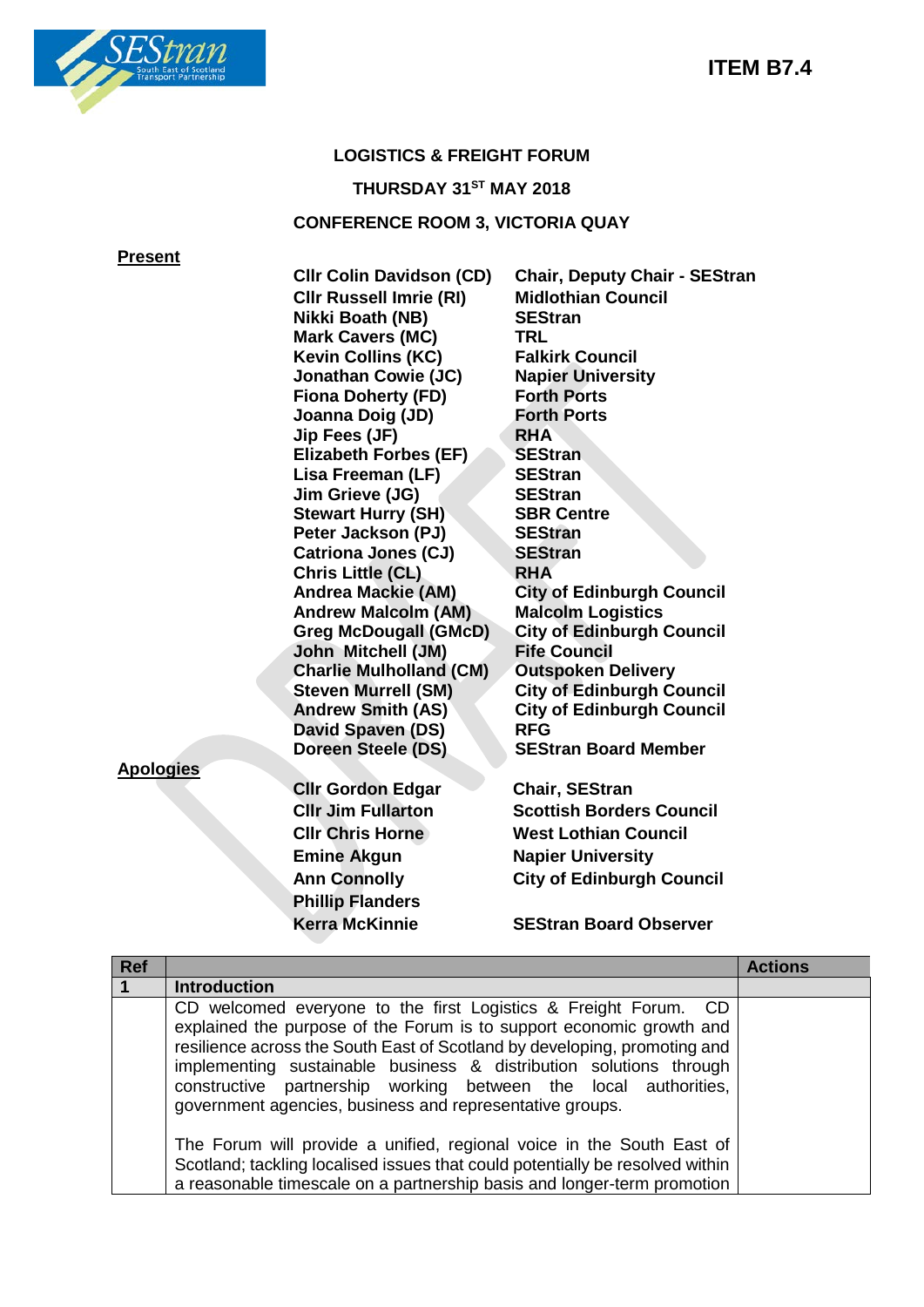|                | of government targets through, for example, achieving mode shift to rail<br>and sea.                                                                                                                                                                                    |                   |
|----------------|-------------------------------------------------------------------------------------------------------------------------------------------------------------------------------------------------------------------------------------------------------------------------|-------------------|
| $\overline{2}$ | Introduction to Workshop 1 - Short & Long Term Freight Transport<br><b>Solutions</b>                                                                                                                                                                                    |                   |
|                | JG introduced Workshop 1 which is set out below:<br>A large whisky producer, looking to expand the market, primarily overseas.<br>Based on the coast in the east of Scotland, the Board of Directors is aware                                                           |                   |
|                | that the local road transport network is at capacity. Assess possible options<br>and suggest practical alternatives to get the goods to market that won't put<br>additional pressure on the local road network. Look at the relatively short<br>term and the long term. |                   |
|                | The attendees were provided with a scenario for discussion. The chair<br>allowed 30 minutes for the individual tables to work through the question<br>topics, before feeding back comments to the Forum. The responses are<br>attached in note form as Appendix 1.      |                   |
| $\mathbf{3}$   | Introduction to Workshop 2 - Transport Strategy & Low Emission<br>Zones - City of Edinburgh Council                                                                                                                                                                     |                   |
|                | SM introduced Workshop 2 which is set out below.                                                                                                                                                                                                                        |                   |
|                | The Transport strategy, low emission zone and central Edinburgh<br>transformation - what issues are important/relevant and what could be<br>done to deal with those issues.                                                                                             |                   |
|                | The attendees were provided with a scenario for discussion. The chair<br>allowed 15 minutes for the individual tables to work through the scenario,<br>before feeding back comments to the Forum. Feedback is attached in note<br>form as Appendix 2.                   |                   |
| $5\phantom{1}$ | <b>AOB</b>                                                                                                                                                                                                                                                              |                   |
|                | JG has requested that a report regarding Transport Vulnerabilities be<br>circulated. This is attached as Appendix 3.                                                                                                                                                    | <b>Jim Grieve</b> |
| $6\phantom{1}$ | <b>Agenda Setting for Next Meeting</b>                                                                                                                                                                                                                                  |                   |
|                | CD pointed out the importance of the Forum. CD also highlighted the<br>importance of setting an Agenda for the next meeting. Topics for<br>discussion at the next Forum are listed below:                                                                               |                   |
|                | Loss of lorry park at South Queensferry<br>$\bullet$<br>Use of Land in emergency situations eg severe weather<br>$\bullet$                                                                                                                                              |                   |
|                | Multi Modal Hub in relation to Construction & Agricultural Market<br>$\bullet$                                                                                                                                                                                          |                   |
|                | Logistics - Post Brexit<br>٠<br>AM volunteered to circulate Malcolm Logistics<br>Rail Freight.<br>$\bullet$                                                                                                                                                             | <b>Andrew</b>     |
|                | presentation in relation to road versus rail                                                                                                                                                                                                                            | <b>Malcolm</b>    |
|                | Low Emission Zone Update - CEC<br>$\bullet$<br><b>Transport Vulnerabilities</b>                                                                                                                                                                                         |                   |
| $\overline{7}$ | <b>Date of Next Meeting</b>                                                                                                                                                                                                                                             |                   |
|                | A date for the next meeting will be circulated in due course.                                                                                                                                                                                                           |                   |
|                |                                                                                                                                                                                                                                                                         |                   |

**Appendix 1**

**Workshop 1**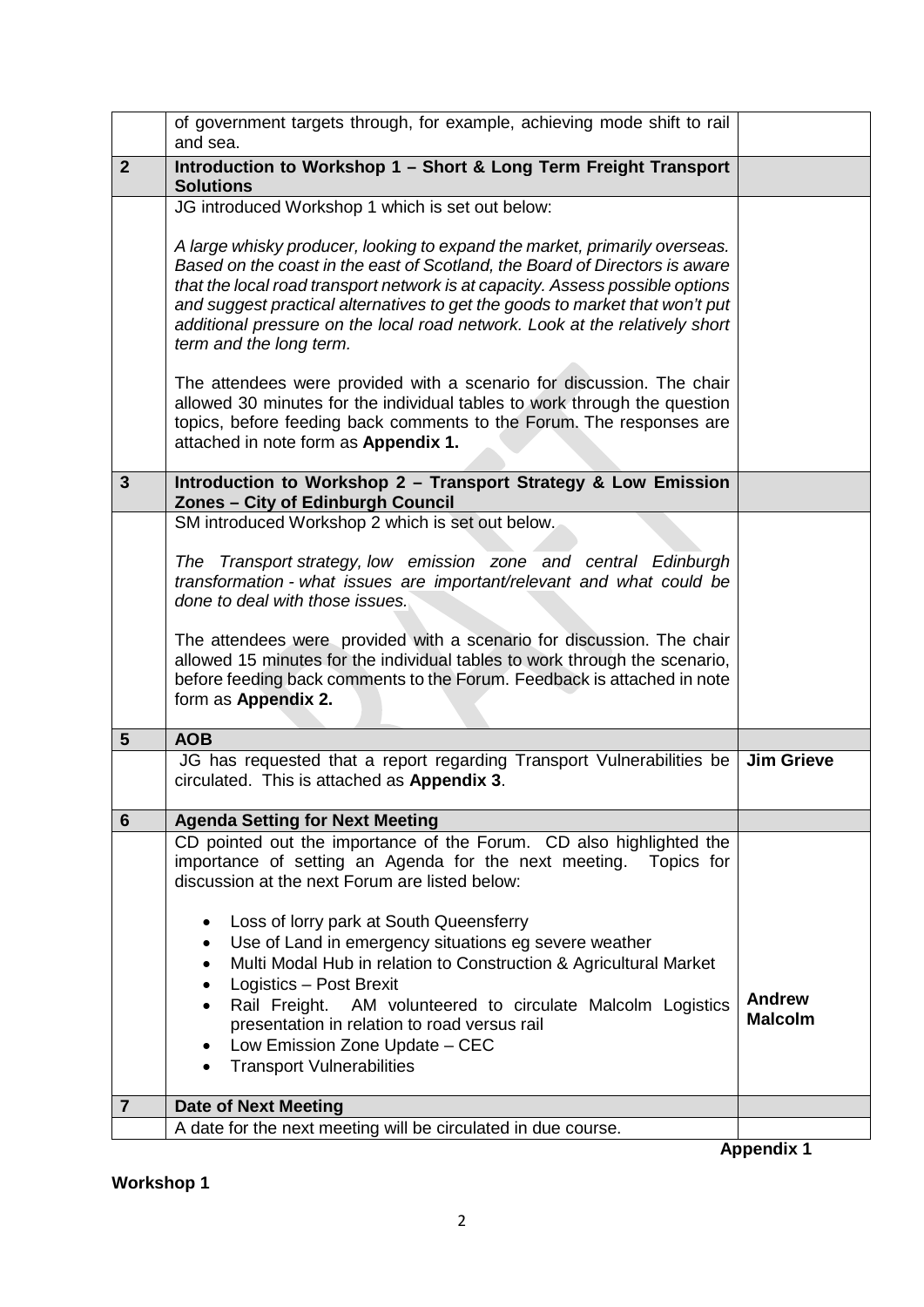*A large whisky producer, looking to expand the market, primarily overseas. Based on the coast in the east of Scotland, the Board of Directors is aware that the local road transport network is at capacity. Assess possible options and suggest practical alternatives to get the goods to market that won't put additional pressure on the local road network. Look at the relatively short term and the long term.*

| Table 1                                  |                                             |
|------------------------------------------|---------------------------------------------|
| <b>Issues</b>                            | <b>Opportunities</b>                        |
| First/last mile                          | Road to Rail                                |
| Limited rail                             | Rail electrification                        |
| Limited capacity                         | o Journey times                             |
| <b>Timetables</b>                        | Scope to use alternative ports (if rail     |
| Season Peaks                             | network could accommodate)                  |
| Condition of roads                       | Rail containers can carry more than         |
| Limited number of trained drivers        | road (Malcolm campaign)                     |
| Congestion                               | Dry Port example with direct rail link      |
| Road restrictions                        | Freight only routes? Or infrastructure<br>٠ |
| What impact does that have on<br>$\circ$ | Conflict - Sustainability vs. costs         |
| other routes?                            | Timescales - quick fix short term vs.       |
| <b>Noise Pollution</b>                   | long term solution                          |
|                                          | <b>Political Imperatives</b>                |
|                                          | <b>Risks</b>                                |
|                                          | Staff<br>$\circ$                            |
|                                          | Housing<br>$\circ$                          |
|                                          | <b>Skills</b><br>$\circ$                    |
|                                          | Raw materials<br>$\circ$                    |
|                                          | <b>Barrels</b><br>$\circ$                   |
|                                          | <b>Bottles and Tankers (customs)</b>        |
|                                          |                                             |

| Table 2                                                                                                                                                                                                                                                                                                                                                                                                 |                                                                                                                                                                                                                                               |
|---------------------------------------------------------------------------------------------------------------------------------------------------------------------------------------------------------------------------------------------------------------------------------------------------------------------------------------------------------------------------------------------------------|-----------------------------------------------------------------------------------------------------------------------------------------------------------------------------------------------------------------------------------------------|
| <b>Short Term</b>                                                                                                                                                                                                                                                                                                                                                                                       | Long Term                                                                                                                                                                                                                                     |
| Local railhead - transit to F'Stowe<br><b>Tillbury</b><br>Non peak transit<br>Night<br>$\circ$<br>Feeder vessels to Rotterdam<br>Consolidation with others<br>Supply chain/ Production/ Distribution<br>٠<br>Efficiencies (Truck offloads whole<br>capacity and is refilled to capacity)<br>Delivery dropoff point-driver has<br>٠<br>access to secure area at non-peak/staff<br>pickup at normal time. | Relocation<br>Closer Railhead<br><b>Further investment in Rail</b><br>$\Omega$<br>Local Road Investment<br>$\cap$<br>Proximity to Sea Port<br>$\circ$<br>Grangemouth Deepsea Port<br>Autonomous – use of vehicles within<br>railheads or hubs |

|                                   | Table 3 |
|-----------------------------------|---------|
| Imagined to be a Scottish Company |         |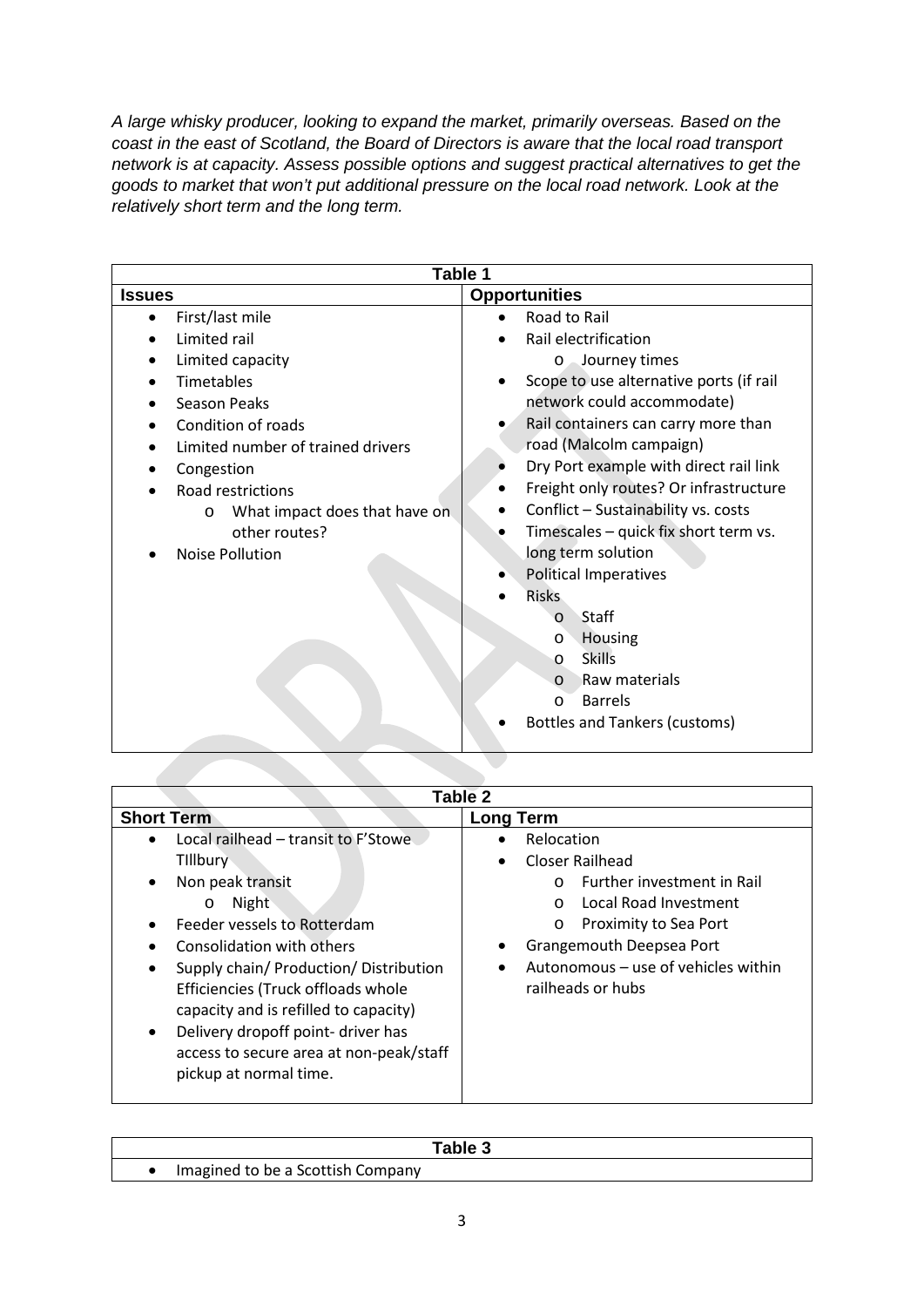- China is the market for the whisky
- Ports? Accessibility (24hr)
- Container freight
- Logistics company Balance (in/out)
- Rail English ports
- Logistics hub locally (what role can SEStran play? Pool resources?)
- Set up in China? (cheaper labour)
- Get expert logistics advice

### **Table 4**

- Freight by passing ports
- Can ports be better connected?
- Not an even playing field
- Costs
- Is there capacity on the rail network?
- How do we pull data together?
- What routes are available?
- What are the obvious transport routes?
- Whats the best route to take?
- Combination of modes
- Improving transport links
- Clarity of supply chain

#### **Table 5**

- Move freight to rail (long term)
	- o Why should we change? Long timescales associated with this change (e.g. 5+ years)
	- o Reduce CO2 meet government targets
	- o Positive for global brand
	- o Potential to expand/diversify (e.g. Diageo visitors centre would attract large amount of visitors to pay for a Freight Hub)
	- o Easier to transport to Europe
	- o Option to get other goods returned in empty wagons
	- o Sharing infrastructure costs with passenger transport
- Move freight by sea
	- o Easy to export to Europe
- Short term
	- o Maximising load capacity for road freight
	- o Focus on off-peak times (but higher labour costs)
	- o Problem of attracting younger drivers to road haulage industry
	- o Convoy of vehicles to reduce impact on local road network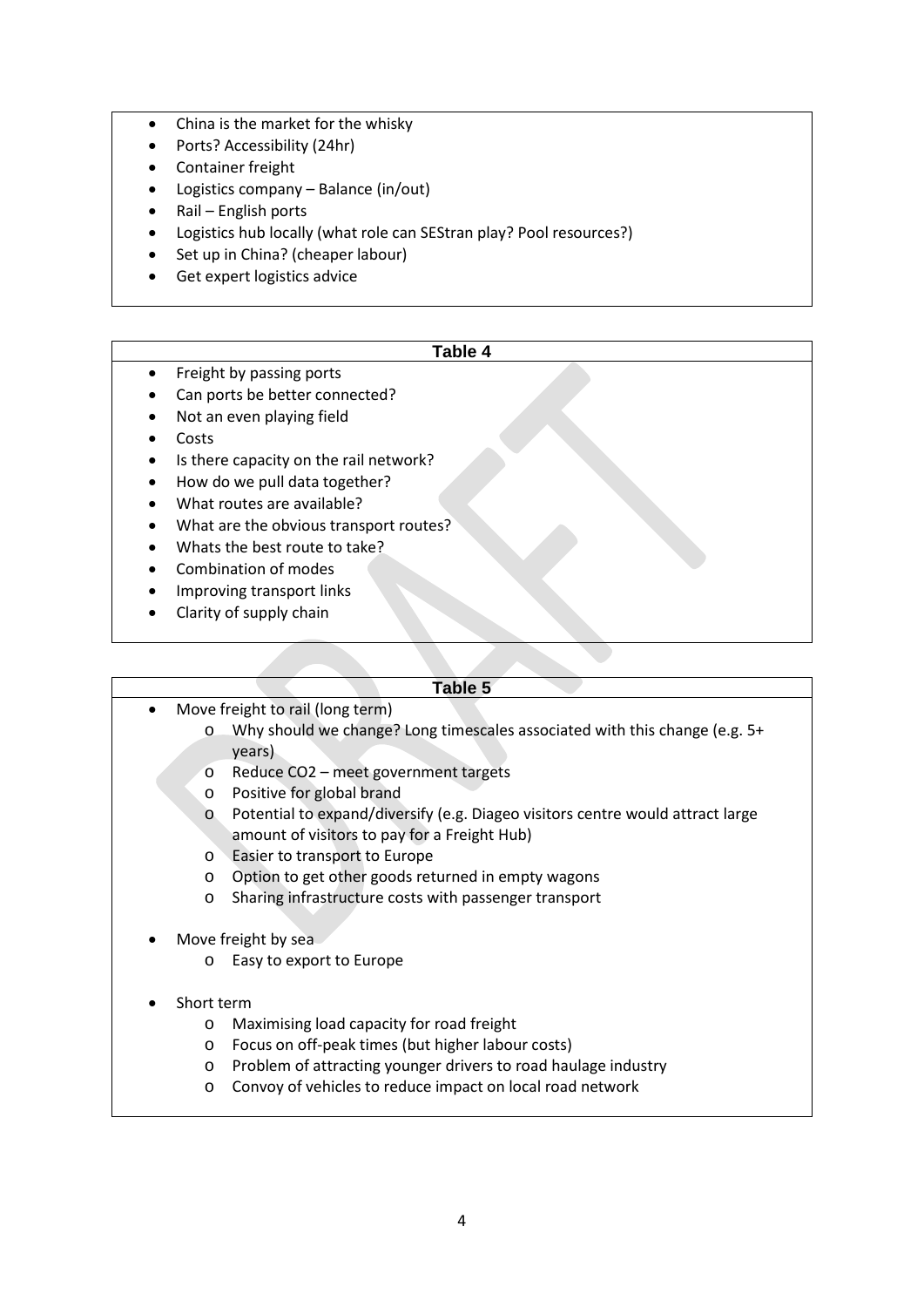### **Workshop 2**

*The Transport strategy, low emission zone and central Edinburgh transformation - what issues are important/relevant and what could be done to deal with those issues.*

Challenges -v- Opportunities

| Consolidation of services<br>Road connectivity<br>Last mile delivery<br>Night time deliveries<br>Park & Ride Schemes<br>Not enough alternatives to car                                                                                                                                                                                                                                                                                                                         | Challenges                       | Opportunities                                                                                                |
|--------------------------------------------------------------------------------------------------------------------------------------------------------------------------------------------------------------------------------------------------------------------------------------------------------------------------------------------------------------------------------------------------------------------------------------------------------------------------------|----------------------------------|--------------------------------------------------------------------------------------------------------------|
| road at same time<br>Secure storage for shops<br>businesses for deliveries<br>Congestion<br>Arterial routes not designed<br>More efficient parking policy<br>for<br>volume of traffic<br>High occupancy vehicle lanes<br>$LEZ -$ what does it mean for those<br>coming in to the zone<br>sharing<br>Secure parking for bikes<br>Social inclusion<br>٠<br>Spaces for bikes on trains<br>What are the implication for Freight<br>route<br>within an LEZ<br>Cross boundary travel | Too many modes of traffic on the | <b>Congestion Charges</b><br>and<br>Shared mobility - car clubs; car<br>Expand transport areas – orbital bus |